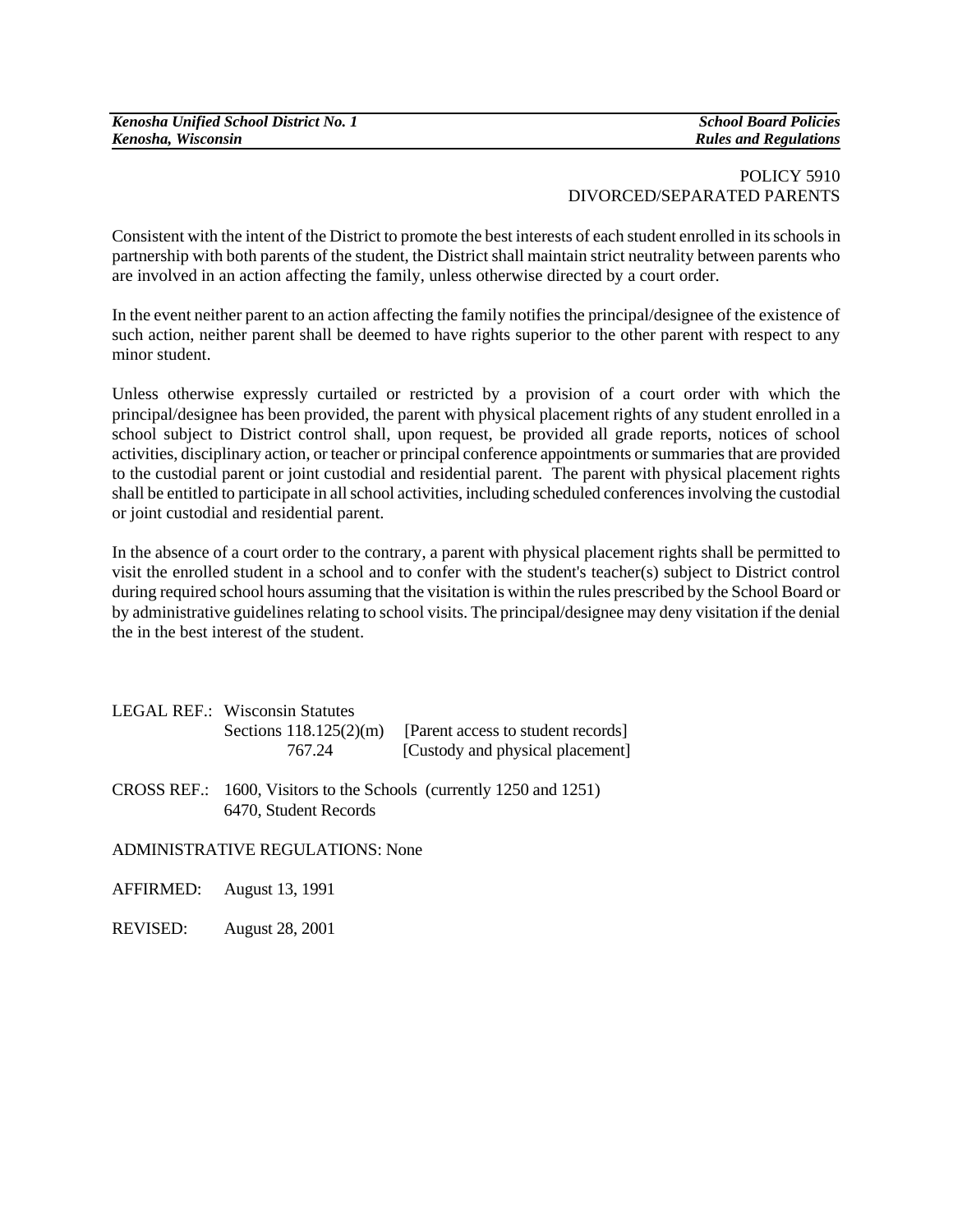## RULE 5910 CHILDREN OF DIVORCED **/** SEPARATED PARENTS

## A. Definitions

As used in Board policy and these guidelines, the following terms have the following meanings:

- 1. "Action affecting the family" means the action for divorce, legal separation, annulment, custody, or child support, whether pending or completed.
- 2. "Court order" means any order, adjudication, or decree, temporary, interlocutory or permanent, entered by a judge or court commissioner of competent jurisdiction within Wisconsin or any other state as a result of an action affecting the family. Any court order that appears to be certified as a true and accurate copy of the original shall be presumed to have been signed by a judge or court commissioner of competent jurisdiction.
- 3. "Custodial parent" means the natural or adoptive parent having sole legal custody of a student by virtue of the court order.
- 4. "District" means the Kenosha Unified School District No. 1.
- 5. "Enrolling parent" means a parent who:
	- a. Is a party to an action affecting the family and resides in a residence separate from the other party to such action; and
	- b. Enrolls or intends to enroll in a school of the District a student subject to the jurisdiction of the court in which such action affecting the family is venued.
- 6. "Joint custodial parent" means a parent who has legal custody of a student, jointly with the student's other parent, by virtue of a court order.
- 7. "Residential parent" means the custodial or joint custodial parent with whom the student is residing during the school year by virtue of a court order.
- 8. "School building administrator" means, the school principal of any student of an enrolling parent or the designated agent of such administrator or the designated agent of the Superintendent of Schools in charge of students in any building.
- 9. "Superintendent" means the Superintendent of Schools or the designated agent of the Superintendent.
- 10. "Parent with physical placement rights" as used herein means a parent without legal custody who, by virtue of a court order, has a right to have physical placement of a student with him/her, and has, during that placement, the right and responsibility to make routine decisions regarding the student's care consistent with major decisions made by a person having legal custody.
- B. Student Enrollment Information/Information about Actions Affecting the Family
	- 1. Prior to the commencement of each school year, each enrolling parent shall be requested to provide the following information to the school building administrator:
		- a. Name of enrolling parent and type of action affecting the family;
		- b. Name of each of the enrolling parent's children subject to a court order as a result of the action affecting the family;
		- c. Name of each school in which such children will be enrolled;
		- d. Identity and location of the court having jurisdiction over the action affecting the family;